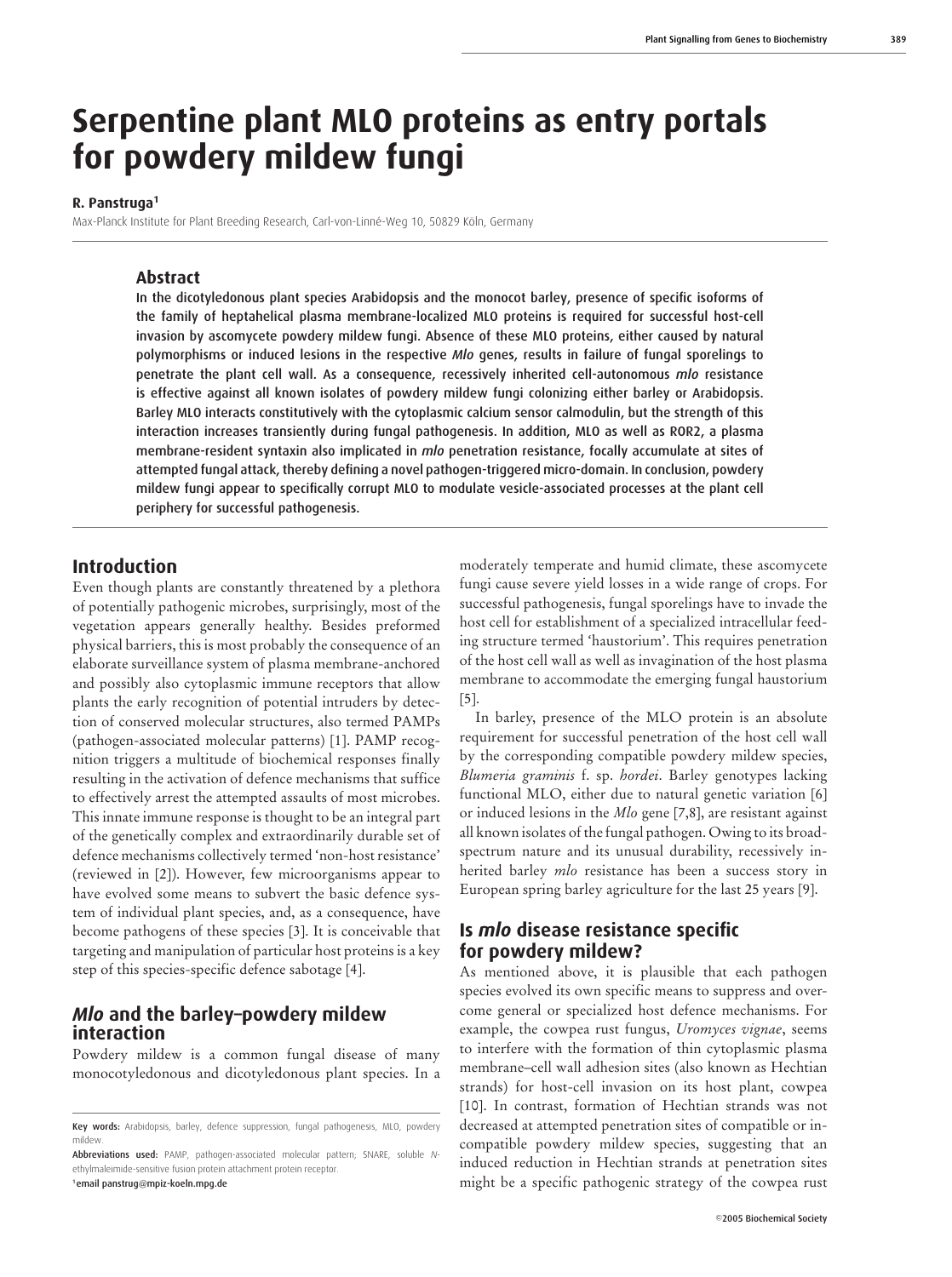fungus. Likewise, powdery mildew fungi appear to have specialized on MLO proteins as portals for host cell entry. Compared with *Mlo* wild-type plants, barley *mlo* mutants do not differ in the infection phenotype to a range of other phytopathogens, as for example barley leaf rust (*Puccinia striiformis*), stripe rust (*Puccinia hordei*), and the takeall fungus (*Gaeumannomyces graminis*) [11]. Interestingly, however, *mlo* mutants are more susceptible to the hemibiotrophic rice blast fungus, *Magnaporthe grisea*, and to the necrotrophic fungus *Bipolaris sorokiniana* [12,13]. In contrast, preliminary evidence for enhanced disease resistance of *mlo* genotypes to *Rhynchosporium secalis* (the causal agent of scald) was reported recently [14]. It remains to be examined in the future whether these differential infection phenotypes are a direct or indirect consequence of the lack of MLO function.

## **Why does** *mlo* **resistance not prevail in nature?**

Wild barleys exhibit an enormous degree of genetic diversity (including significant polymorphism of resistance genes), rendering natural populations generally less sensitive to pathogen threat compared with genetically homogenous monocultures, nowadays typically employed in agriculture [15,16]. Thus, it appears that *mlo* resistance is not required in wild populations to keep spread of the powdery mildew pathogen in check. In addition, absence of functional barley MLO is intimately associated with a range of developmentally controlled pleiotropic effects, including the spontaneous deposition of callose-containing cell wall appositions (papillae) in pathogenfree grown, unchallenged plants as well as a premature onset of leaf senescence [8,17–19]. This impaired leaf physiology ultimately results in some reduced grain yield of *mlo* mutants compared with wild-type plants. Thus, the advantage of broad-spectrum powdery mildew resistance is entangled with a physiological penalty that initially hampered the use of *mlo* mutants in agriculture [17]. Finally, enhanced disease resistance of *mlo* mutants to a subset of hemibiotrophic and necrotrophic pathogen species (see above) might result in counter-selection of *mlo* mutant plants in natural environments. However, at least one *mlo* mutant arose naturally but was found at low frequencies in its habitat in the Ethiopian highlands [6]. This could either indicate that the recently emerged cultivation-associated polymorphism did not have sufficient time yet to spread more broadly or that *mlo* mutants may indeed have a competitive disadvantage in natural populations.

## **From genes to biochemistry: what might the MLO protein do?**

Barley MLO is an integral plasma membrane-localized protein, possessing seven hydrophobic membrane-spanning helices [20]. The cytoplasmic C-terminus harbours an amphiphilic  $\alpha$ -helix that serves as a calmodulin binding domain. Calcium-dependent calmodulin binding to this peptide domain was previously shown both *in vitro* and *in vivo* and contributes about half of the susceptibility-conferring activity of MLO [21]. Preliminary evidence suggests that MLO may form homooligomers and requires interplay of cytoplasmic domains for functionality [22]. Recently, a gene *Ror2* (*required for mlo resistance 2*) that, when mutated, suppresser *mlo*-mediated resistance was found to encode a plasma membrane-resident syntaxin. Syntaxins belong to the superfamily of SNARE (soluble *N*-ethylmaleimidesensitive fusion protein attachment protein receptor) proteins representing key mediators of membrane fusion events during vesicle trafficking in yeast and animal cells [23]. Lack of wildtype ROR2 partially compromises penetration resistance in *mlo* genotypes, suggesting that syntaxin activity is required for effective *mlo* resistance [24,25]. As shown by transient expression of fluorophore-tagged protein variants in barley epidermal cells, both MLO and ROR2 focally accumulate at sites of attempted fungal cell-wall penetration, whereas a range of control proteins did not exhibit this specific subcellular accumulation pattern. Thus, it appears that MLO, ROR2 and potentially additional proteins form a novel pathogen-triggered micro-domain at biotic stress sites [26]. *In planta* fluorescence resonance energy transfer analysis revealed that, at these subcellular regions, interaction between MLO and the cytoplasmic calcium sensor calmodulin transiently increases during successful fungal host cell invasion [26]. Moreover, fluorescence resonance energy transfer experiments and studies using the yeast split-ubiquitin method [26] uncovered direct physical interaction between MLO and ROR2. The intensity of this interaction is drastically lowered between a subset of single amino acid substitution *mlo* mutant proteins and wild-type ROR2 as well as between wild-type MLO and the barley variant encoded by the barley *ror2* mutant, characterized by a 31 amino acid in-frame deletion in the central region of the syntaxin protein [25,26]. In conclusion, MLO might modulate SNARE proteindependent and vesicle transport-associated processes at the plasma membrane, i.e. exocytosis or homotypic vesicle fusion events [23,25,28]. Cargo delivered by vesicles may include regulatory proteins and toxic metabolites (to defeat the microbial intruder at the site of attempted cell-wall penetration; Figure 1a) or plasma membrane material (to mediate net growth of the host plasma membrane for accommodation of the 'intracellular' fungal haustorium; Figure 1b). Current genetic data, however, strongly favour the first scenario, since the second model is difficult to reconcile with the fact that *mlo*/*ror2* double mutants exhibit partially restored susceptibility. Alternatively, for the regulation of membrane fusion events, MLO and the ROR2 syntaxin may form a novel biochemical complex of yet unknown function. Future analysis of biological processes governed by distinct MLO isoforms will help to elucidate the exact biochemical role of MLO proteins. Preliminary evidence suggests, for example, that *AtMlo5* and *AtMlo9* that are specifically expressed in pollen play a role during pollen tube germination (S. Noir and R. Panstruga, unpublished work).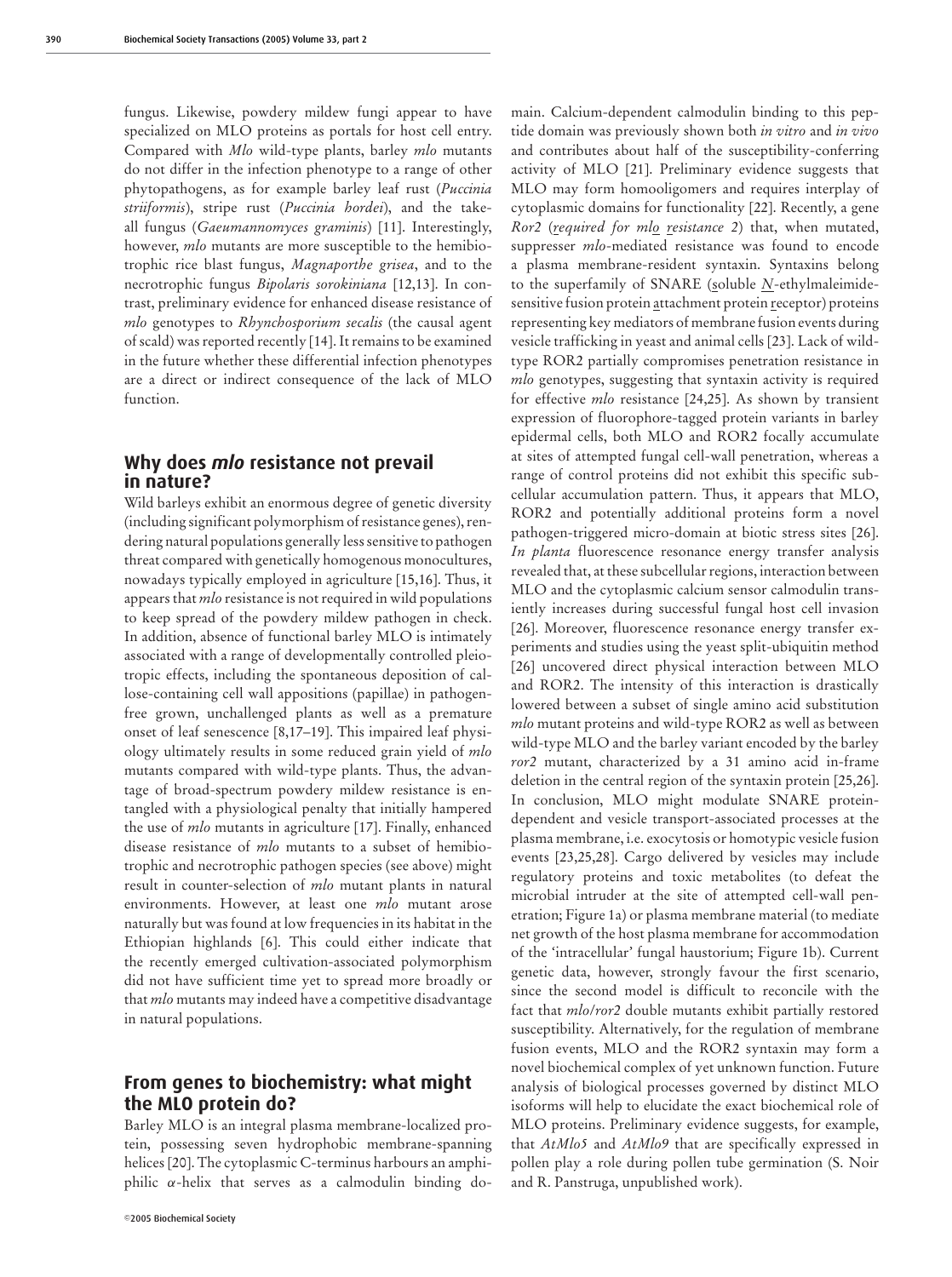#### Figure 1 | Model of assumed MLO corruption by the powdery mildew fungus in barley

The black rectangle represents a barley leaf epidermal cell attacked by the appressorial germ tube of a fungal sporeling and the grey line inside the box depicts the plasma membrane. (**a**) PAMP recognition and subsequent signal transduction leads to activation of the innate immunity response, including transcriptional up-regulation of defence-related genes and focal accumulation of respective gene products at the biotic stress site. MLO modulates an ROR2-dependent defence mechanism at the cell periphery. The fungus interferes with plasma membrane-localized MLO for defence suppression (broken lines). (**b**) The fungal pathogen stimulates transcriptional up-regulation and post-translational focal accumulation of MLO/ROR2 at attempted penetration sites (broken lines). Enhanced focal exocytosis of plasma membrane material might be required for the accommodation of the fungal haustorium.



# **Defence sabotage: how might the fungus manipulate MLO during pathogenesis?**

It is now common belief that microbial intruders in animals and plants are recognized early during attempted invasion by the presence and exposure of PAMPs to corresponding host immune receptors [1]. Thus, it is plausible to assume that powdery mildew fungi also trigger a set of biochemical activities characteristic of the innate immunity response, typically comprising altered ion fluxes, the generation of reactive oxygen species, a mitogen-activated protein kinase signalling cascade, and transcriptional activation of defence-related genes [1,29]. It is conceivable that the approx. 10-fold transcriptional up-regulation of *Mlo* [8] and recruitment of MLO and ROR2 to biotic stress sites are integral parts of these complex defence activities. Depending on whether MLO may contribute to the delivery of toxic cargo or haustorium accommodation (see above), the fungal pathogen might either aim at dampening or stimulating MLO activity during pathogenesis (Figure 1). This could be accomplished by direct manipulation of MLO, e.g. by altering post-translational modifications like phosphorylation through fungal effector proteins. Alternatively, peptide effectors or small compounds might directly impinge on protein–protein interactions, e.g. between MLO and ROR2. The situation could be even more complex since powdery mildews might have evolved means to subvert a mechanism that originally evolved for plant defence. In tomato (*Lycopersicon esculentum*), for example, the tomato leaf spot fungus, *Septoria lycopersici*, detoxifies the steroidal phytoalexin α-tomatine by tomatinase, an extracellular enzyme that hydrolyses glucose from the secreted antifungal compound. The cleavage product of this enzymatic reaction,  $\beta_2$ -tomatine, has significantly less antifungal capacity and, in addition, serves a role in the suppression of induced defence

responses [30]. In this manner, the pathogen undermines a preformed defence barrier and specifically exploits it for defence suppression in its host plant, tomato. If a similar situation holds true for the barley–powdery mildew interaction, then the parasite might even stimulate exocytosis, in fact thought to be an integral part of a general pathogendefence pathway.

# **Unique or not: are powdery mildew resistant** *mlo* **mutants confined to barley?**

During the last 50 years, most plant pathologists and breeders have envisaged broad-spectrum *mlo* resistance as an oddity of the monocot species barley. However, results recently obtained in our laboratory indicate that broad-spectrum disease resistance against powdery mildews can be induced by knocking out a particular form of the 15 *Arabidopsis Mlo* genes. T-DNA (transferred DNA) insertions in *AtMlo2* confer enhanced resistance against all three powdery mildew species known to successfully colonize *Arabidopsis thaliana* (C. Consonni, R. Panstruga, M. Humphry, S. Somerville, unpublished results). This finding indicates that the capability of powdery mildew fungi to exploit MLO proteins for pathogenesis is ancient and was evolutionarily conserved for more than approx. 270 million years, the time when monocot and dicot plants were thought to have diverged from each other [31]. In other words, this means that the pathogenicity mechanism of angiosperm powdery mildew fungi had already evolved long before dinosaurs began to dominate terrestrial life [32]. In addition, this result corroborates the fact that there exists strong isoform-specificity among *Mlo* paralogues, since only a loss of particular MLO proteins in both Arabidopsis and barley conditions mildew resistance. It will be interesting to elucidate whether this isoform-specificity is the result